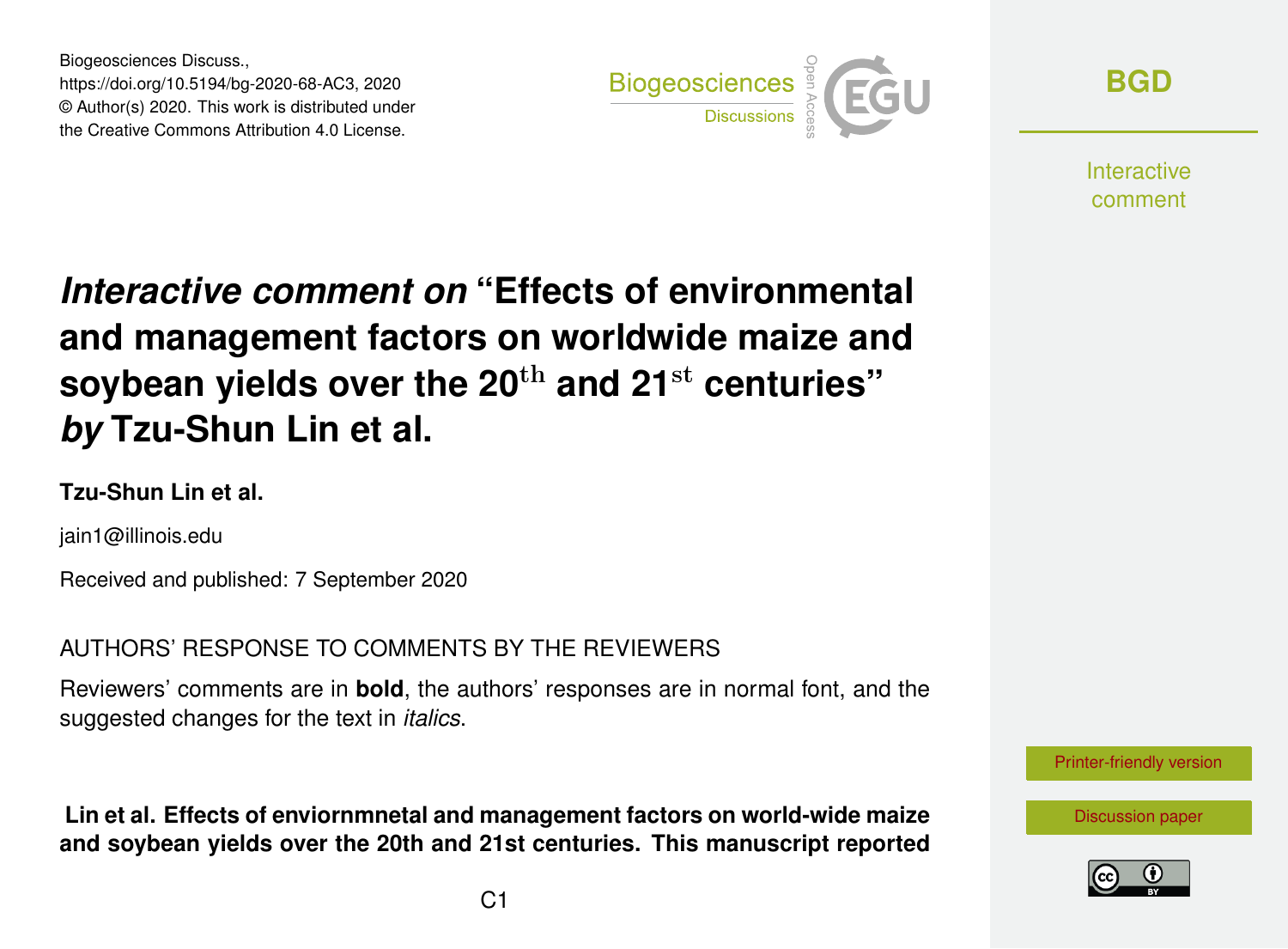**past-present-future crop production with focus on maize and soybean using a numerical model simulation. The authors used ISAM model (which is widely applied in many studies) to simulate production with time-variable inputs of climate, atmospheric CO2, N input, irrigation, and harvest area at global scale from 1901 to 2100. Changes in climate and human activities and its effects on crop production is important topic, and model projection work is clearly important. There're some existing and collaborative studies, called AgMIP (and others), as listed in this study. This study tries to go further from AgMIP, and try to understand interactions between environmental (natural) factors and human factors. Target of the study is good, and relevant to BG.**

The authors would like to thank the Anonymous Reviewer 1 for his/her valuable comments and suggestions to strengthen the analysis presented in our manuscript. We also thank the reviewer for recognizing the importance of the work presented in this study, in particular our crop modeling efforts to understand interactions between environmental factors (natural) and management factors (human).

**However, when I read the manuscript, there're some concerns and a substantial amount of major comments. At the present stage, I cannot recommend it for publication. Even if my comments to model setup is incorrect, this manuscript requires re-read, re-write, and re-check by co-authors. It requires substantially large modification from beginning to end.**

We completely understand the reviewer's concern. We will thoroughly go throw the MS and improve the readability further by better streamlining the paper.

We provide our detailed responses to the major comments below.

**Major comments Paper Preparation.** **[BGD](https://bg.copernicus.org/preprints/)**

Interactive comment



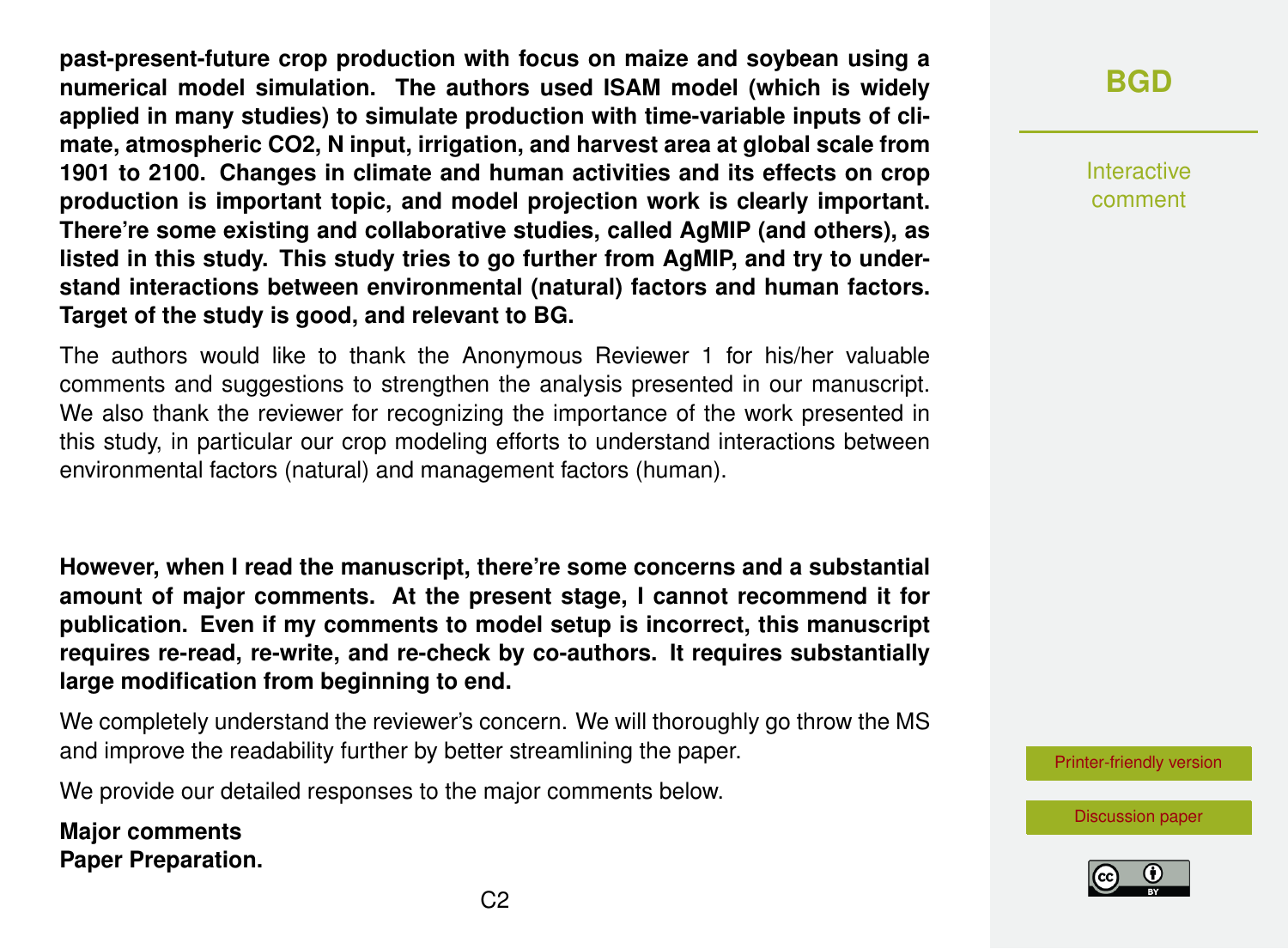**The manuscript is not ready for submission. There are many typos and simple mistakes. I can easily find (e.g. grammatically incorrect) such sentences. I strongly suggest the authors check this manuscript from beginning to end and improve description.**

We understand the reviewer's concern regarding typos and simple mistakes. We apologize for these oversights. We propose to proofread the manuscript again and improve its readability.

**In addition, too many figures (15 figures and many tables) in supplemental materials are cited in the result section (Much of results section are supported by supplemental figures). Therefore, it is unfair as a peer-reviewed articles. These supplemental figures are referred from the main text but main text lacks sufficient explanation and interpretation of the figure. These should be improved.**

Originally, we moved those figures, tables, as well as some technical information to the supplementary section (SS), because they were providing extra details related to the individual aspects of the study but not critical to support the conclusion of the study findings, and whose inclusion in the main text would have disrupted the flow of the descriptions of the results. However, we appreciate the reviewer's concerns that the SS contains too many figures and other material, which would be published as a separate document along with the paper. To address the reviewer's concern, here we propose the following changes: (1) move most of the technical information and some figures and tables to appendices, (2) retain some of the material in the SS, and (3) move some to the main text. See below our detailed plan:

## **[BGD](https://bg.copernicus.org/preprints/)**

Interactive comment

[Printer-friendly version](https://bg.copernicus.org/preprints/bg-2020-68/bg-2020-68-AC3-print.pdf)

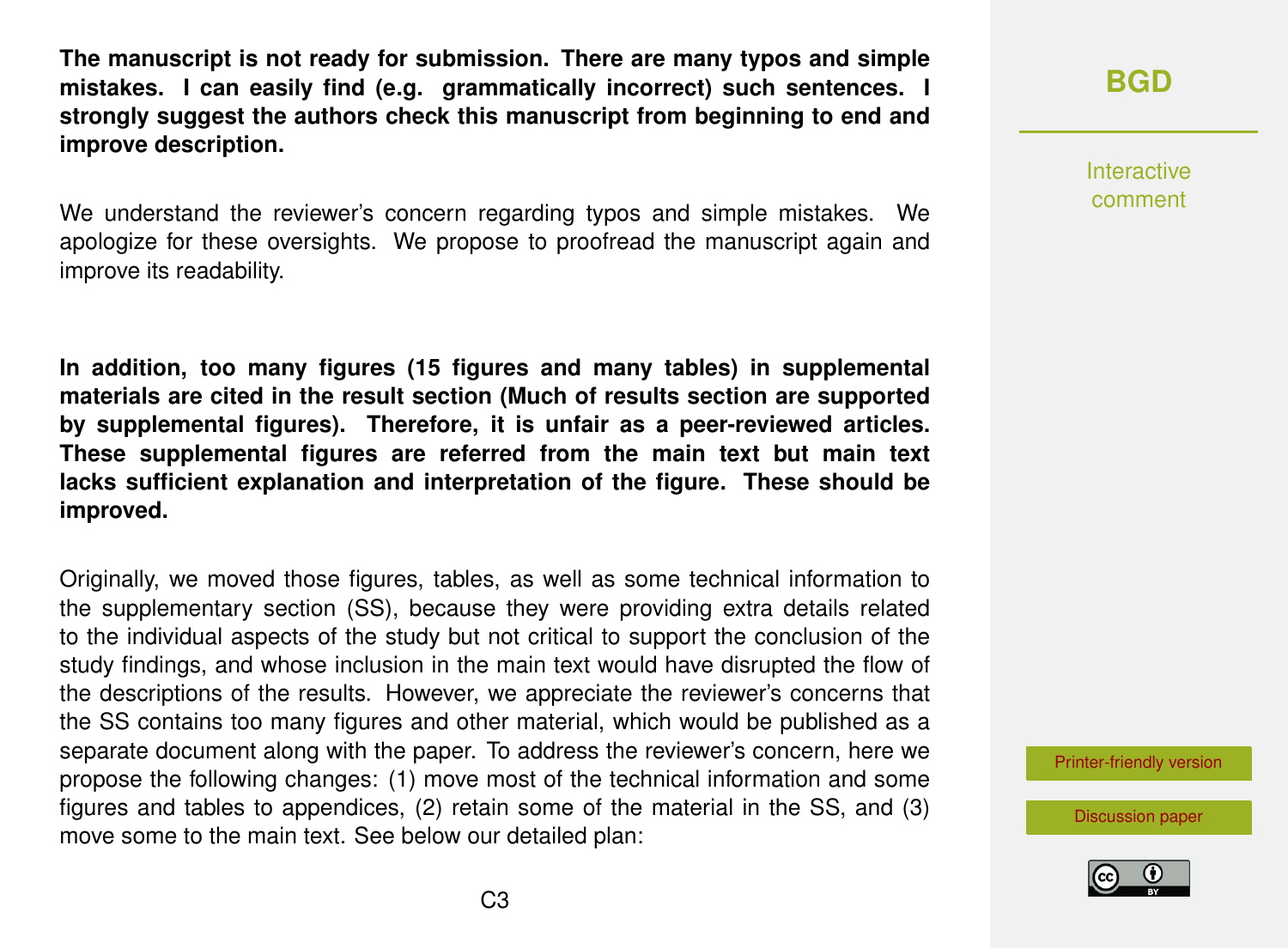*(1) Material to be Moved to Appendix Section* According to the Biogeosciences policy, appendices are part of the manuscript, which are published right after the conclusions and discussion sections. In specific, we propose to move the following supplementary text sections, figures, and tables to the Appendix Section.

(1.1) Merge e following four text sections (Text S2-S5) into one Appendix B:

Text S2. Estimation of Crop Specific Harvested Area for Irrigated and Non-Irrigated Conditions Text S3. Estimation of Crop Specific N Inputs at Spatial Scale Text S4. Estimation of Irrigation Water Amount Text S5. Estimation of Crop Specific Planting Time

Appendix B: Estimation of Crop Specific Harvested Area, N Input, Irrigation Amount, and Planting Time We will also move Figure S5 and Table S1, which are cited in Text S4 and Text S5, to Appendix B

(1.2) Move the following text sections to the Appendix Section to standalone Appendices:

Text S1. to an Appendix Section with the following title: Appendix A: Bias Correction of Future Climate

Text S6 to an Appendix Section with the following title: Appendix C. Seeding and Plant Residue Removal Rates We will also move Table S2, which is cited in Text S6, to Appendix C

Text S7 to an Appendix Section with the following title: Appendix D. ISAM Model

Interactive comment

[Printer-friendly version](https://bg.copernicus.org/preprints/bg-2020-68/bg-2020-68-AC3-print.pdf)

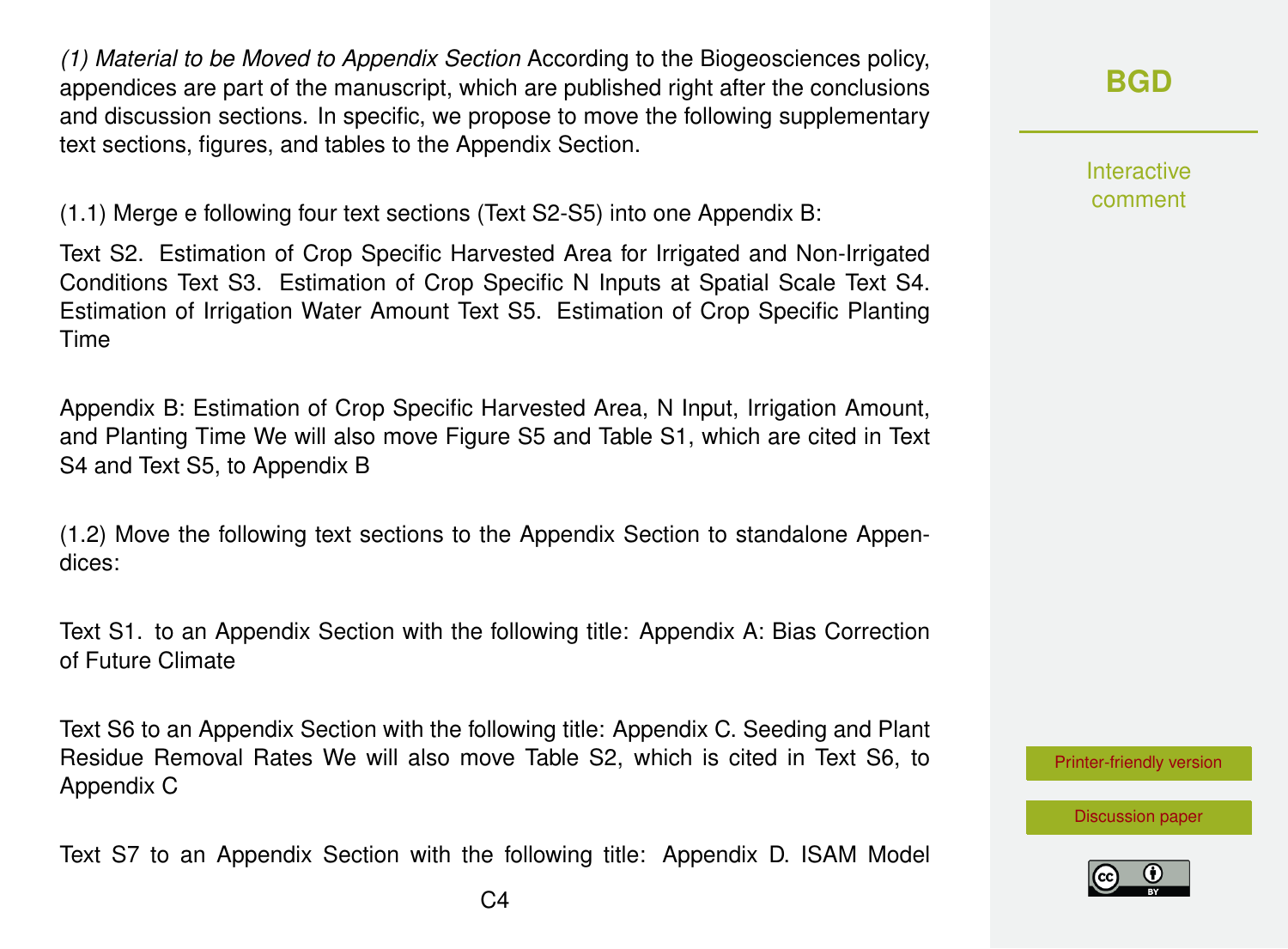Simulations Yields for Maize and Soybean for FACE Sites We will also move Figure S7 and Table S3, which are cited in Text S7, to Appendix D

Text S8 to an Appendix Section with the following title: Appendix E. Implementation of the N Stress Effect on Carbon Allocation We will also move Figure S8 and Table S5, which are cited in Text S8, to Appendix E

Text S9 to an Appendix Section with the following title: Appendix F. Heat Stress effect on Crop Productivity

Text S10 to an Appendix Section with the following title: Appendix G. The Calculation of the Percent Bias (PBIAS)

Text S11 to an Appendix Section with the following title: Appendix H. Calculation of Detrended Yield We will also move Figure S9, which is cited in Text S11, to Appendix H

Text S12 to an Appendix Section with the following title: Appendix I. CLM and AgMIP Model Results for the FACE Sites We will also move Tables S4, which is cited in Text S12, to Appendix I

Appendix J: Figures Figure S12: It shows the model estimated LAI for the period 1996- 2005 and for the 2090s under two future scenarios. While the observations suggest that LAI for soybean for the tropical regions is the lowest, we added this figure to show that the model estimated LAI for soybean is consistent with the observations. We propose to move this figure to the Appendix section.

Figure S13: This figure shows the model simulated leaf net photosynthetic rates for

Interactive comment

[Printer-friendly version](https://bg.copernicus.org/preprints/bg-2020-68/bg-2020-68-AC3-print.pdf)

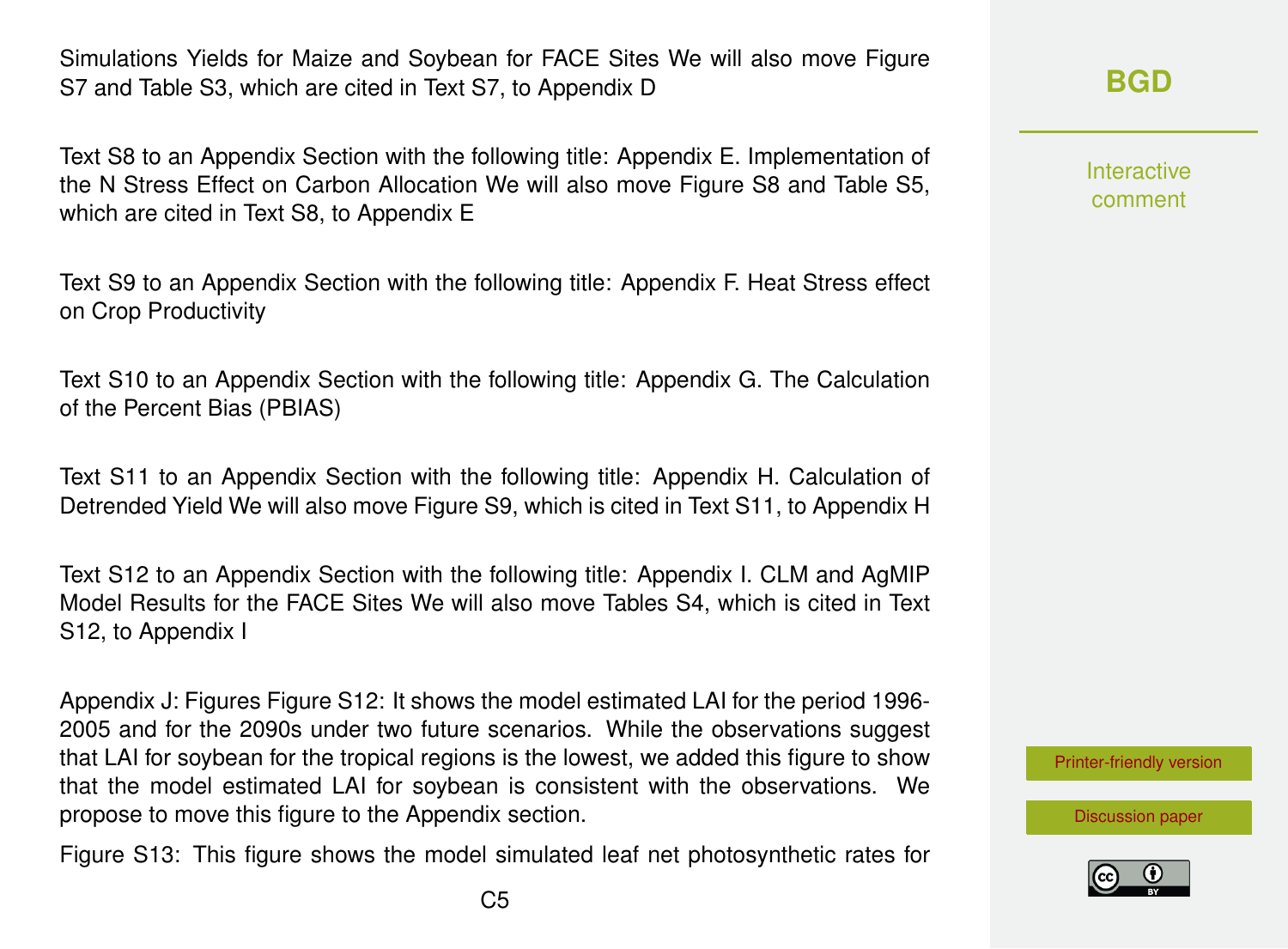C4 crops, maize and C3 crops, soybean response to leaf temperature, which are important results. Therefore, we propose to move this figure to the Appendix section

*(2) Material to be Retained in the Supplementary Section* We will retain the following Text, Tables, and Figures in the supplementary section because these are not critical to supporting the conclusion of the paper.

2.1 Figures Figures S1-S4, S6: These figures describe the model input data, which we adopted from other published studies.

Figures S10-S11a-c: These figures are the expansion of Figures 3 and 4. Figures 3-4 describe the results at a regional scale, which are further expended to the gridded scales in Figures S10-S11ac.

Table S6: The table shows the maize and soybean yields (t/ha) at global and regional scales averaged over the period 1996-2005 for the reference case (ERef) and for the [CO2] (ECO2), climate (ECli), irrigation (EIrr), nitrogen input (ENit) and harvest areas (EHar) factor cases; and the

*(3) Material to be Moved to the Main Text* Figures 14S and 15S: These figures are showing the model estimated effect of heat stress and harvested area change on crop yield under two scenarios. These figures are cited multiple times in the main text. Therefore, we propose to move these figures to the main text.

## **[BGD](https://bg.copernicus.org/preprints/)**

Interactive comment



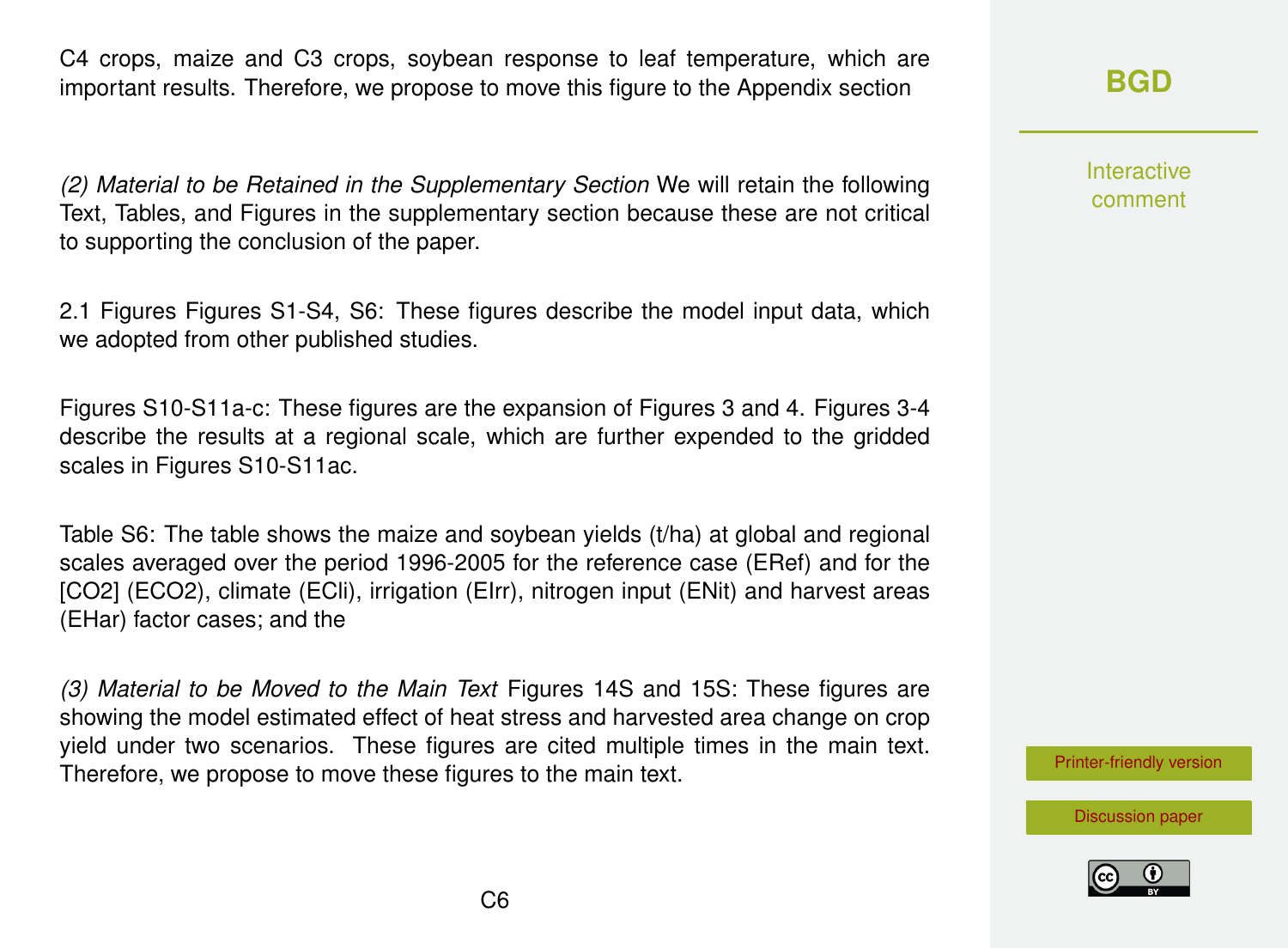**Model Setup In the experiments of sensitivity check, the authors conducted many experiment with one input time-invariant. In the experiment, the authors set 1901-1920 values for 1901- 2005 simulation and 1996-2006 values for 2006-2100 simulation. If the description is true, I have serious concern of the model outputs. If we consider atmospheric CO2 concentration as time-invariant parameter, model run was conducted using 1901-1920 CO2 concentration for 1901-2005 and 1996-2006 CO2 for 2006-2100. This setup include large jump of CO2 concentration, and this may introduce unrealistic jumps of outputs s around 2005. So, in my guess, results on future changes contain large biases caused by jump of input parameters for sensitivity tests. This should be avoided.**

We would like to clarify the procedure of model simulations. We propose to revise the text in the paper to describe the model simulation procedure better.

First, we agree that increasing the concentrations to 1996-2005 value in the year 2005 in the historical invariant CO2 case would have introduced an unrealistic jump in the model output in the year 2001(2005). However, this is not our modeling approach. We perform two different CO2 invariant cases, one is a historical case, and another one is a future case as explained below:

For the historical CO2 invariant case, we run the model from 1901 to 2005 with fixed CO2 concentration at the 1900 level.

For the future invariant CO2 case, we first run the model for the reference case for the period 1901-2000; the reference case has a varying climate, CO2 and other environmental and management inputs. Then we continue the model run from 2001-2100

Interactive comment

[Printer-friendly version](https://bg.copernicus.org/preprints/bg-2020-68/bg-2020-68-AC3-print.pdf)

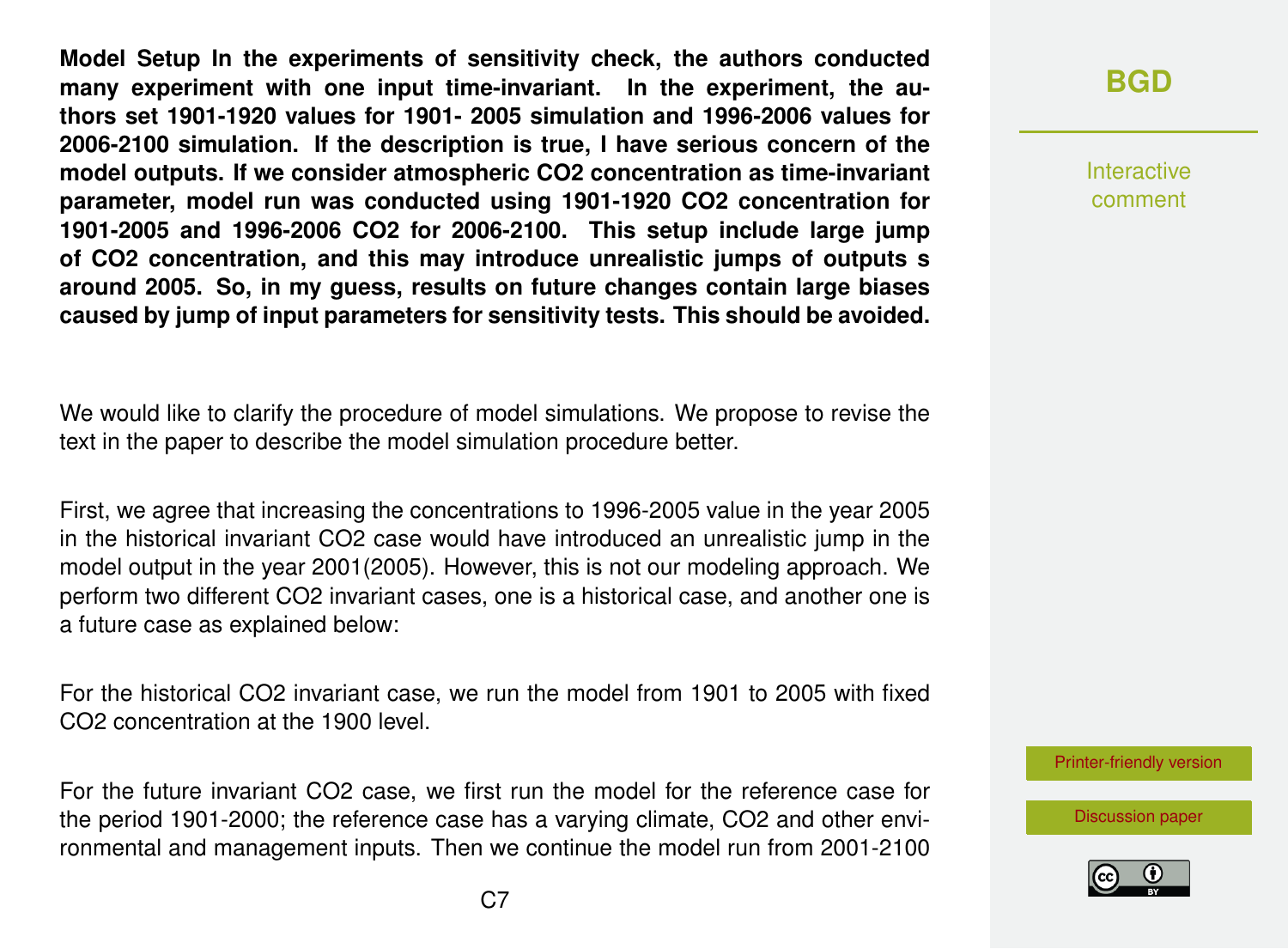with CO2 concentration fixed at the 1996-2005 mean value (ca. 369.0 ppm), which is ca. 2000 value (368.2), but other variable values are assumed to change as in the reference case. Note that we compare the results for the 2090s (e.g., averaged over 2090-2099) relative to 1996-2005 (ca. 2000), which has already been stated in the main text. Following this approach, there is no sudden jump in the model output for the yields in the year 2000 (or 2005), and the year 2000 model results are the same for CO2 invariant and reference cases.

We will revise the text from lines 135-137 and clarify this point in the revised MS as follows:

*The five additional simulations, ECO2, ECli, EHar, ENit and EIrr are performed differently for the period 1901-2005, and for the period 2006-2100. For the 1901-2005case, one of the five factors remains fixed at the 1901 level, whereas all other factors vary with time as in ERef. For the future time case, first we run the model for the ERef case for the period 1901-2000. Next, we continue the model run from 2001-2100 with one of the five factors remains fixed at the 1996-2005 mean value, which represents ca. 2000 value, but other variable values are assumed to change as in the ERef case.*

**Interpretation of Results Manuscript contains many figures (in main text and supplement). However, these figures were not well-evaluated and discussed in the main text. I believe these figures contains many important implications. However, this manuscript fails on this point.**

We agree that there are lots of important results that can be drawn from these figures. However, we have discussed only those aspects of these figures, which are directly or

## **[BGD](https://bg.copernicus.org/preprints/)**

**Interactive** comment

[Printer-friendly version](https://bg.copernicus.org/preprints/bg-2020-68/bg-2020-68-AC3-print.pdf)

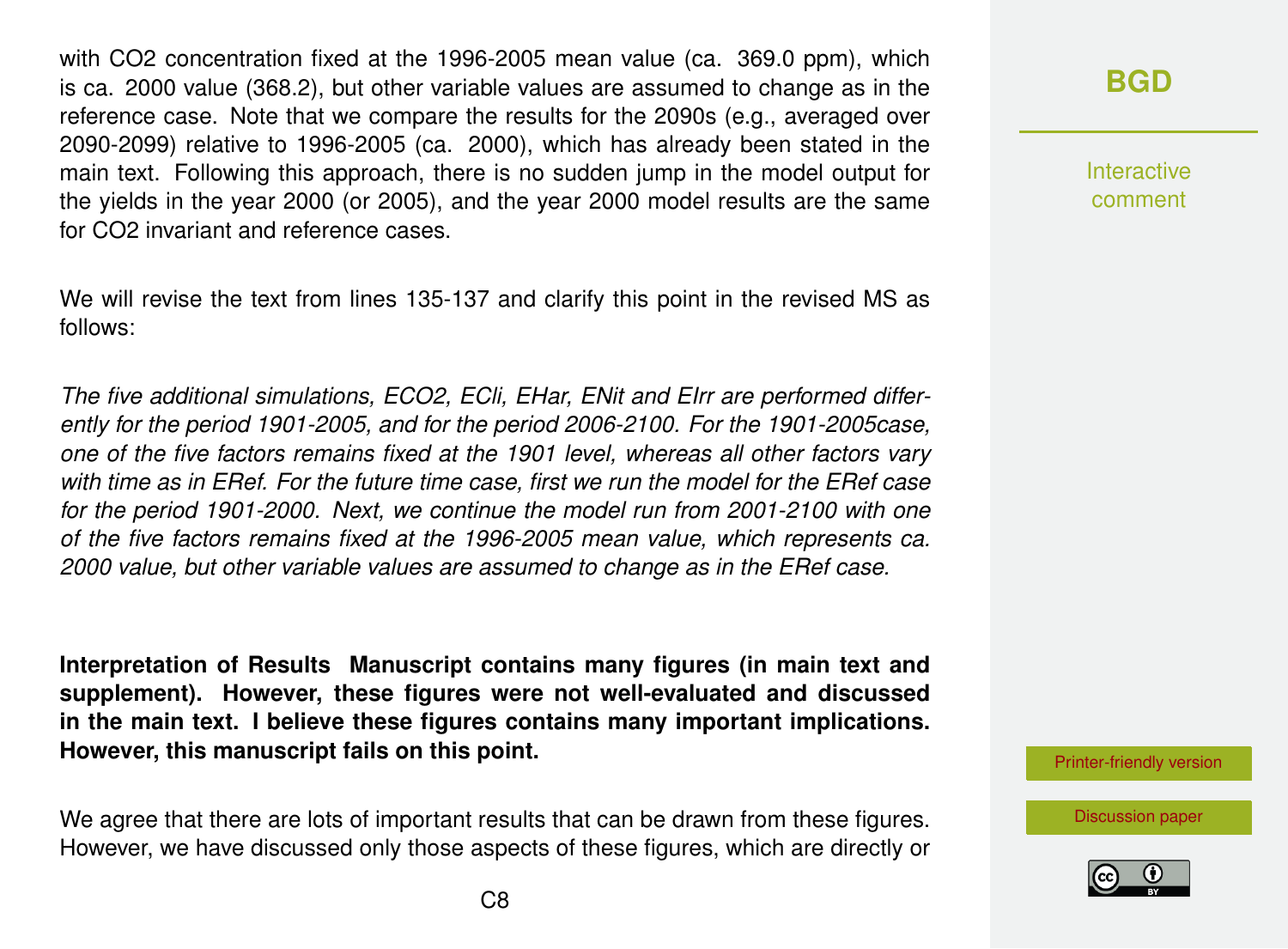indirectly related to the objectives of this study. However, we have re-evaluated each figure and table discussion, and propose to add the following additional explanations as we find appropriate.

Figure S4: This figure shows the future changes in the N input at the regional scale. We propose to add the following text in line 112 to describe the N input distribution at a regional scale based on this figure:

*For future scenarios, the global average N application rates are higher and more prevalent in greater increased harvested areas, including SA, AF, and SSEA, under RCP4.5 compared to those under RCP8.5 conditions (Figure S2b and S4). In the 2090s, N rate is decreased in NA and EU under RCP8.5; however, it is increased in EU and decreased in NA under RCP4.5. In CHN, there is a negligible change under RCP4.5 but an increase in the south under RCP8.5.*

Table S2: These tables describe the changes in seeding rates and residue management. Since their revised input, as shown in Table S2, improve modeled crop yields at regional scales (Table 2), particularly in AF and SSEA), we propose to add the following text in lines 162 describe these improvements:

*The updated seeding rates at the sowing time are usually lower for soybean in CHN, AF and SSEA (Table S2). After implementing these modifications, the modeled yield for soybean is reduced and the revised yield in these regions for 1996-2005 compares better with the observation data (and the biases in the modeled yield relative to the historical time are reduced (Figures 1 and 2).*

**[BGD](https://bg.copernicus.org/preprints/)**

Interactive comment

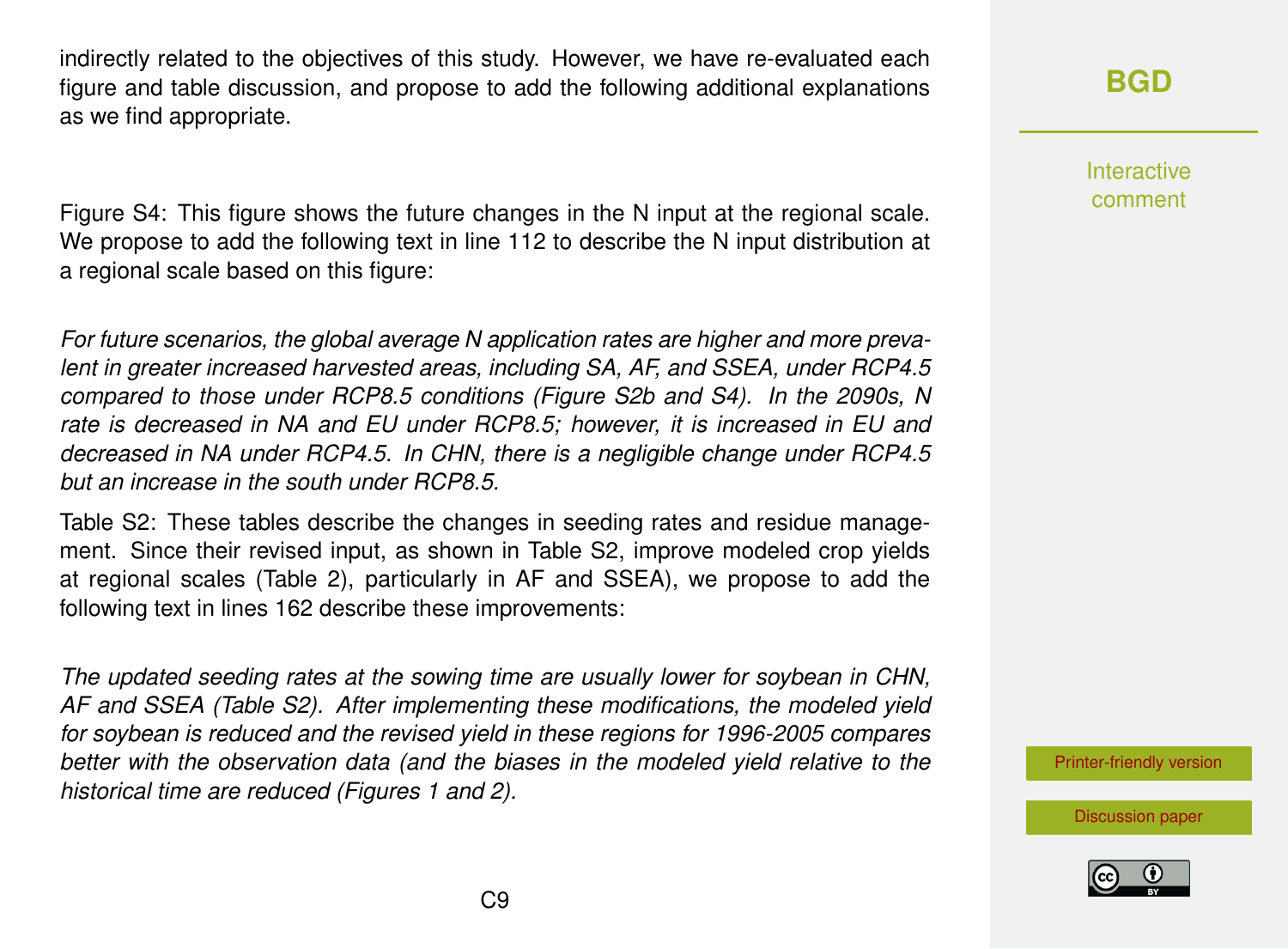Table 2: This table shows the global and regional-scale percent bias (PBIAS,

*Also, uncertainty in the input data, such as climate, soil, or crop management, might have also introduced the biases in the modeled yield (Barman et al., 2014a, 2014b; Kheshgi et al., 1999; Jagtap and Jones, 2001), which we plan to carry out in our future modeling analysis.*

Figure 4: This figure describes how different environmental and management factors, including climate change, will affect crop yields at a regional scale. Here we will add the following statement in line 270 to describe how the climate affects maize and soybean yield (Figure 4) differently through crop respiration:

*Also, rising temperature increases crop respiration and thus reduces carbon use efficiency (CUE), defined as the ratio of net primary production to gross primary production (Zhang et al., 2013). Since CUE is lower for soybean than maize (Yamaguchi, 1978), soybean incurs relatively higher carbon loss through respiration, resulting in the lower yields under the higher emission scenarios RCP 8.5 (Figure 4).*

Figures 1 and 4: Figure 1 shows the current (1996-2005) maize and soybean yields in each region. Figure 4 shows how N input affecting yield over the 2090s under two scenarios in each region. Here we propose to add the following text in line 302 to describe further the effects of N management on future crop yields for different regions:

*Crop yield can be enhanced by the intensification of N fertilization with the expansion of harvested areas in current low crop productive regions, including AF and SSEA for maize and soybean, and SA for maize (Figure 1). In AF there is a continuous loss* **[BGD](https://bg.copernicus.org/preprints/)**

Interactive comment

[Printer-friendly version](https://bg.copernicus.org/preprints/bg-2020-68/bg-2020-68-AC3-print.pdf)

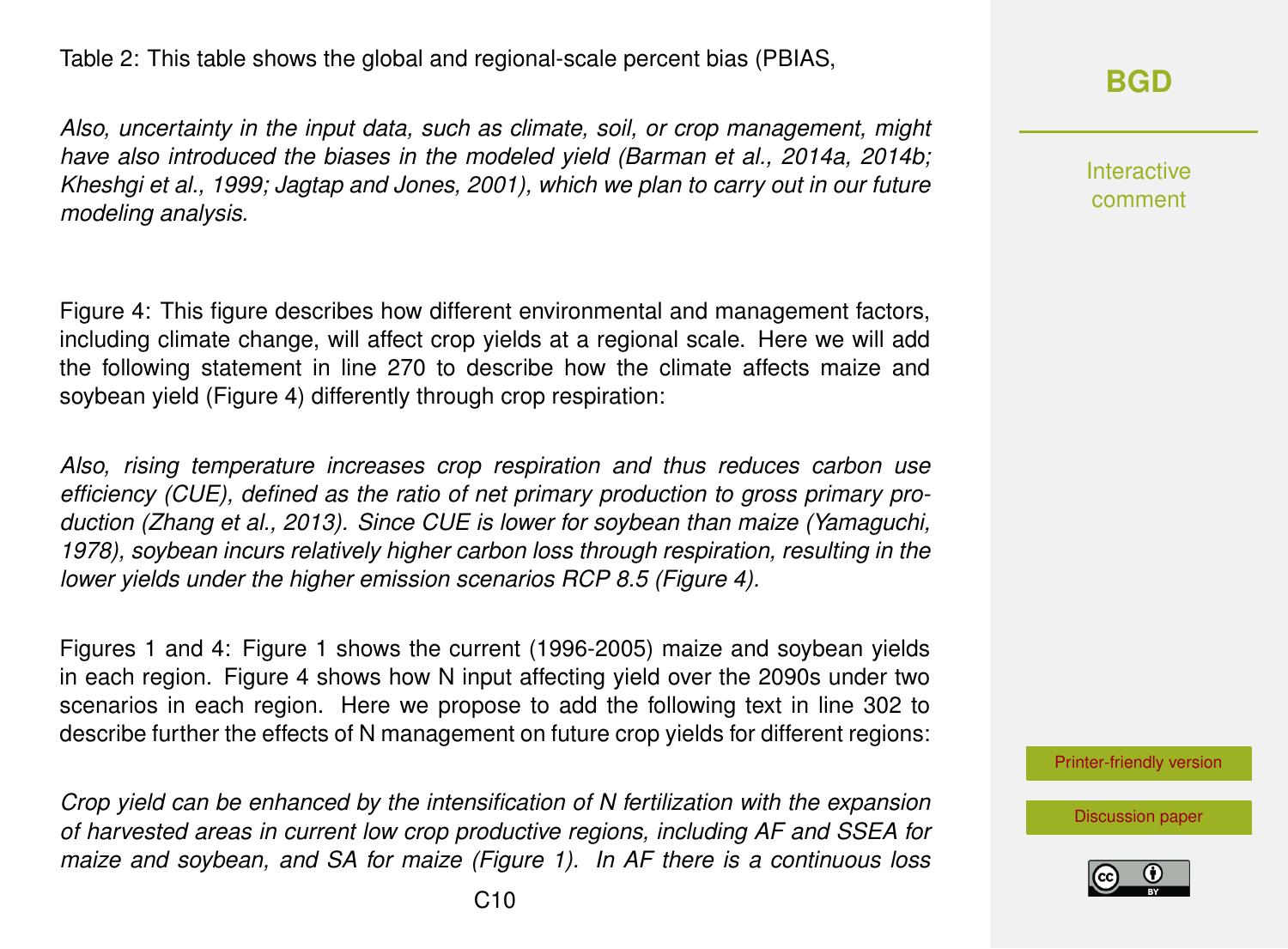*of soil fertility and N mining, agriculture practices resulting in higher N losses than N added to the soils (Vitousek et al. 2009, Liu et al. 2010; Lassaletta et al. 2014). We consider 85 percent removal of residue at the harvest time in these regions (Text S6) as N management practice, and our model result shows that yields for both crops are increased under RCP4.5, but not under the RCP8.5 scenario (Figure 4 and 11; Table S6).*

Figure S15: This figure shows future production and harvested areas changes relative to 2000 conditions at the regional scale. It has an important implication on future global maize and soybean production. We will add the text in lines 312 in the revised MS as follows:

*It is also important to note that total crop production (maize and soybean) in AF has the largest increase among all regions under both scenarios. These scenario results are consistent with a study by Foyer et al. (2018), which suggests that the crop production in AF to increase because of growing demand for the crops.*

#### REFERENCES CITED

Bernacchi, C. J., Leakey, A. D. B., Heady, L. E., Morgan, P. B., Dohleman, F. G., Mc-Grath, J. M., Gillespie, K. M., Wittig, V. E., Rogers, A., Long, S. P. and Ort, D. R.: Hourly and seasonal variation in photosynthesis and stomatal conductance of soybean grown at future CO2 and ozone concentrations for 3 years under fully open-air field conditions, Plant, Cell Environ., 29(11), 2077–2090, doi:10.1111/j.1365-3040.2006.01581.x, 2006.

Hurtt, G. C., Chini, L., Sahajpal, R., Frolking, S., Bodirsky, B. L., Calvin, K., Doelman, J. C., Fisk, J., Fujimori, S., Goldewijk, K. K., Hasegawa, T., Havlik, P., Heinimann, A., Humpenöder, F., Jungclaus, J., Kaplan, J., Kennedy, J., Kristzin, T., Lawrence, D.,

**Interactive** comment

[Printer-friendly version](https://bg.copernicus.org/preprints/bg-2020-68/bg-2020-68-AC3-print.pdf)